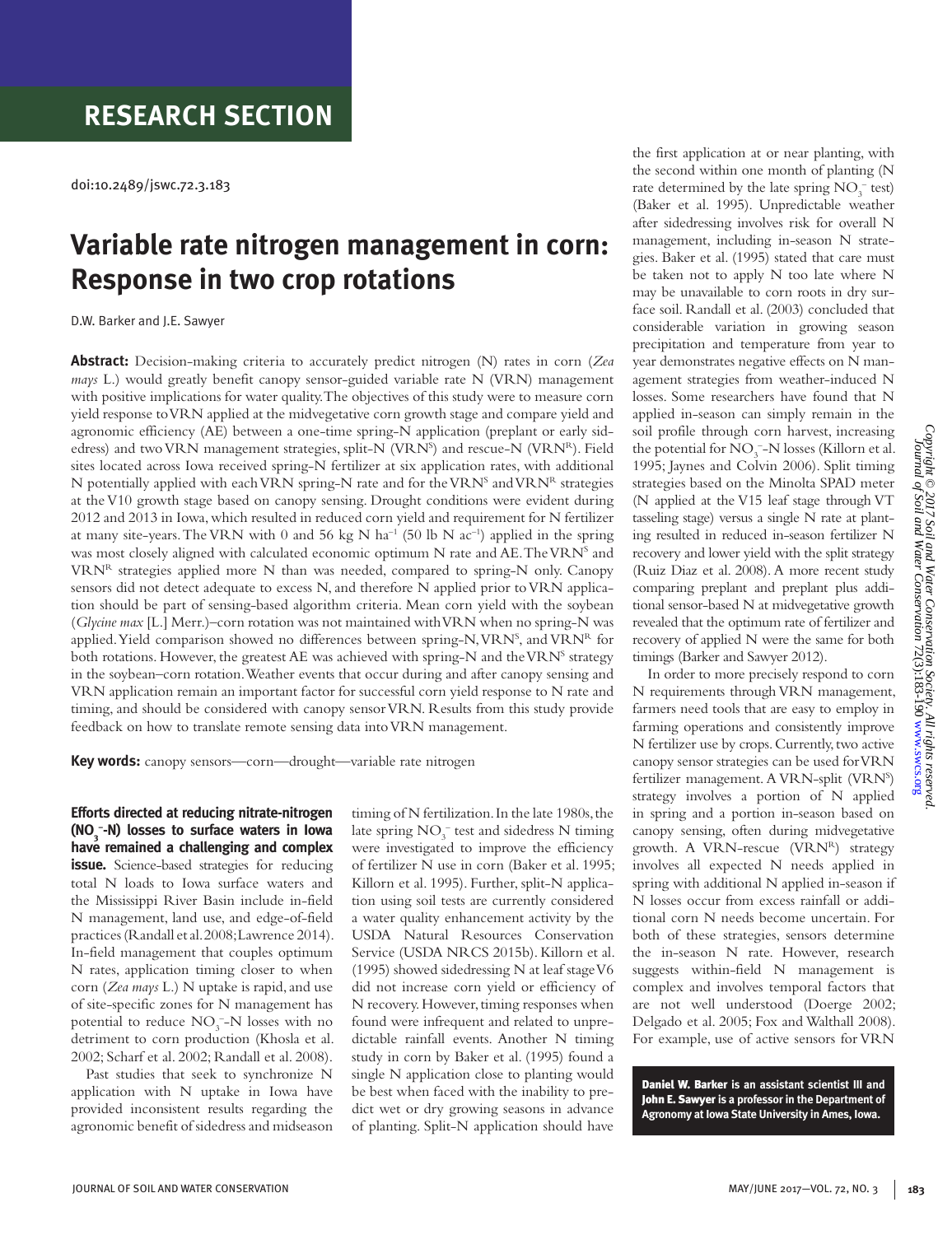Copyright © 2017 Soil and Water Conservation Society. All rights reserved<br>Journal of Soil and Water Conservation 72(3):183-190 www.swcs.org *Copyright © 2017 Soil and Water Conservation Society. All rights reserved.* Journal of Soil and Water Conservation 72(3):183-190 [www.swcs.org](http://www.swcs.org)

management require in-field calibration from a nonlimiting N area or virtual reference, N rate algorithms appropriate for the corn growing region, and VRN application limitations imposed to ensure reasonable N application rates. End-users and service providers question a single, widely applicable sensor-algorithm configuration from sensor equipment manufacturers. Also, assessing specific causal agents of crop stress (that is, N deficiency symptoms versus other stress issues) solely from remotely sensed data is difficult due to numerous forms of crop stress that exhibit similar canopy reflectance (Scharf et al. 2002; Fox and Walthall 2008). However, when VRN management is performed correctly, systems can address spatial and temporal variability of corn N need within-field up to the time of sensing. Khosla et al. (2002) and Delgado et al. (2005) reported spatially variable N management based on productivity zones maintained maximum yields (compared to uniform strategies) as well as a 25% reduction in  $NO_3^-$  leaching losses the year following VRN site-specific management. The USDA NRCS considers precision application technology for applying crop nutrients a water quality enhancement activity under the Conservation Stewardship Program (CSP) (USDA NRCS 2015a).

Research on N timing strategies with variable rate technologies such as canopy sensors will improve our understanding of potential benefits and pitfalls of in-field N management in corn. Therefore, this study was conducted to measure corn yield response to VRN applied fertilizer based on canopy sensing during the V10 corn growth stage, and compare yield and N use efficiency between spring-applied N, VRNS , and VRNR strategies.

#### Materials and Methods

Twelve corn field trials were conducted at six Iowa State University Research and Demonstration Farms located within major soil types and landform regions of Iowa (table 1 and figure 1). Corn was planted in 76 cm (30 in) rows. Plots were six or eight rows wide by 15 m (50 ft) long. Tillage systems were fall chisel plow and spring disc/field cultivate for site-years with corn–corn (CC) or spring disc/field cultivate for site-years with soybean (*Glycine max* [L.] Merr.)–corn (SC) rotation. Spring-N rate and VRN treatments were arranged in a completely randomized design with three replications. The spring-N rates were duplicated, with one set having potential VRN application and the other having no VRN application. The VRN<sup>S</sup> and VRN<sup>R</sup> treatments were replicated three times and nested at random within the spring-N rate and VRN treatments (figure 1). Spring-N fertilizer (0 to 280 kg N ha<sup>-1</sup> [250 lb N ac<sup>-1</sup>] in 56 kg [50 lb] increments) was broadcast incorporated urea or subsurface banded urea ammonium nitrate  $(NH<sub>4</sub>NO<sub>3</sub><sup>-</sup>)$  solution applied in the spring (preplant or early sidedress) (table 2). For each spring-N rate, VRN applications were broadcast by hand across the corn canopy at the V10 growth stage (Abendroth et al. 2011) using urea treated with the urease inhibitor N-(n-butyl) thiophosphoric acid triamide (NBPT) (USDA NRCS 2015c).

Two VRN strategies were compared with a single base spring-N rate specific for each crop rotation. The VRN<sup>S</sup> strategy was spring-N at 84 kg N ha<sup>-1</sup> (75 lb N ac<sup>-1</sup>) for SC or 112 kg N ha<sup>-1</sup> (100 lb N ac<sup>-1</sup>) for CC, and with the VRN<sup>s</sup> having a minimum application rate of not less than 84 kg N  $ha^{-1}$  for SC or 112 kg  $N$  ha<sup>-1</sup> for CC, with no maximum rate. The VRNR strategy was spring-N at 168 kg N ha<sup>-1</sup> (150 lb N ac<sup>-1</sup>) for SC or 224 kg N ha<sup>-1</sup> (200 lb N ac<sup>-1</sup>) for CC, with the VRN having no minimum or maximum application rate. The spring-N rates selected for the  $VRN<sup>R</sup>$  strategy in each crop rotation were determined using the upper range of the most profitable N rate from the Corn N Rate Calculator for Iowa (Sawyer et al. 2006; ISU Agronomy Extension 2012).

The active canopy sensor used was the Crop Circle ACS-210 (Holland Scientific, Lincoln, Nebraska). A single sensor unit was mounted on a handheld mast and carried at 1.3 m  $s^{-1}$  (0.4 ft sec<sup>-1</sup>) through the middle of each plot (positioned midrow, sensing two corn rows). The sensor emits light at the 590 nm and 880 nm wavelengths. The mean visible and infrared reflectance variables were calculated for each plot and used to calculate normalized difference vegetative index (NDVI). The VRN applied at the V10 growth stage was determined using a relative NDVI algorithm tested in Iowa by Barker and Sawyer (2010). The N reference was the highest mean NDVI value from a plot at each site (regardless of applied spring-N rate). The intent was to mimic a production applicator that utilizes a virtual reference by recording and utilizing the highest NDVI as the applicator travels through the field (Holland and

Schepers 2013). Corn was harvested with a plot combine and adjusted to 15.5% moisture content. The agronomic efficiency (AE) for VRN, spring-N, VRN<sup>S</sup>, and VRN<sup>R</sup> comparison was calculated as  $AE =$  (fertilized N yield  $-$  zero N yield)  $\div$  total N applied (IPNI 2013).

*Statistical Analysis.* Corn yield response to spring-N rate was determined for each site-year with PROC GLM (SAS Institute 2010). Site-years were deemed nonresponsive to N fertilizer application if N rate was not significant ( $p \leq 0.10$ ) (three site-years were nonresponsive to fertilizer N; table 2). The PROC NLIN procedure was used to fit quadratic or quadratic-plateau regression models for each site-year identified as responsive, and quadratic-plateau to the across site-year mean spring-N rate response. The fitted regression models were used to determine economic optimum N rate (EONR) for each site-year using the ratio of fertilizer cost, US\$0.66 kg<sup>-1</sup> N (US\$0.30 lb<sup>-1</sup> N), and corn grain price, US\$0.12 kg  $N^{-1}$  (US\$3.00 bu–1 grain), or the site-year EONR was set to zero if the site was not N responsive. For the across site-year mean in SC:

- 1. *γ* = 7,149 + 39.76*x* − 0.1105*x*<sup>2</sup> if *x* ≤ 180 kg N ha–1 (*y* = 114 + 0.71*x* – 0.00221*x*<sup>2</sup> if *x* ≤ 161 lb N ac<sup>-1</sup>),
- 2.  $\gamma = 10,723$  kg ha<sup>-1</sup> if  $x > 180$  kg N ha<sup>-1</sup>  $(y = 171$  bu ac<sup>-1</sup> if  $x > 161$  lb N ac<sup>-1</sup>),
- $3. R^2 = 0.99$ ,
- 4. *p* < 0.001, and
- 5. mean EONR = 155 kg N ha<sup>-1</sup> (138 lb)  $N$  ac<sup>-1</sup>).

For the across site-year mean in CC:

- 1. *γ* = 3,512 + 29.68*x* − 0.0775*x*<sup>2</sup> if *x* ≤ 192  $\text{kg N ha}^{-1}$  ( $\gamma = 56 + 0.53x - 0.00155x^2$  if  $x$  ≤ 171 lb N ac<sup>-1</sup>),
- 2.  $\gamma = 6,396$  kg ha<sup>-1</sup> if  $x > 192$  kg N ha<sup>-1</sup>  $(y = 102 \text{ bu } \text{ac}^{-1} \text{ if } x > 171 \text{ lb N } \text{ac}^{-1}),$
- $3. R^2 = 0.94,$
- 4.  $p = 0.015$ , and
- 5. mean EONR = 156 kg N ha<sup>-1</sup> (139 lb  $N$   $ac^{-1}$ ).

Grain yield and AE were statistically analyzed across site-year using PROC GLIMMIX for VRN effects (tables 5 and 6) and N strategy effects (table 7). Site-years and replicates were considered random. The LINES option was used to determine N rate differences ( $p \leq 0.10$ ).

### Results and Discussion

*Effects of Drought on Corn Production.* Corn growth and development were significantly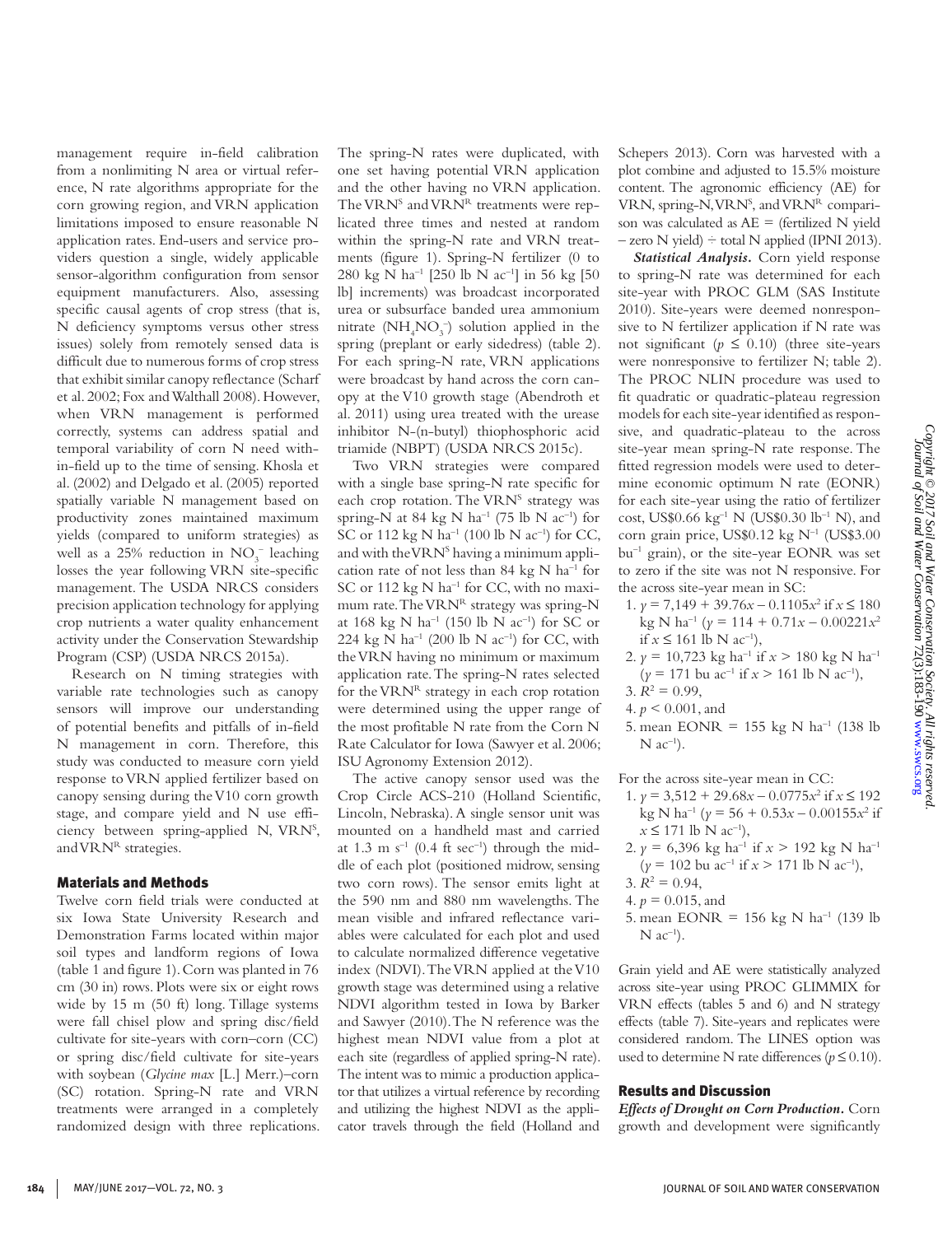Soil characterization and soil test levels at each site-year.

|           |                                                                                                                        |                                                                                 |      | Soil test level* |           |
|-----------|------------------------------------------------------------------------------------------------------------------------|---------------------------------------------------------------------------------|------|------------------|-----------|
| Site-year | Soil series and taxonomy                                                                                               | <b>OM</b><br>(%)<br>3.8<br>5.3<br>3.4<br>3.9<br>4.1<br>4.4<br>5.2<br>5.6<br>5.2 | рH   | Р                | Κ         |
| 2012      |                                                                                                                        |                                                                                 |      |                  |           |
| Ames      | Nicollet clay loam; fine-loamy, mixed, superactive, mesic Aquic Hapludolls                                             |                                                                                 | 7.63 | H                | <b>VH</b> |
| Kanawha   | Canisteo clay loam; fine-loamy, mixed, superactive, calcareous, mesic Typic Endoaquolls                                |                                                                                 | 6.18 | L                | <b>VH</b> |
| Nashua    | Readlyn Ioam; fine-Ioamy, mixed, superactive, mesic Aguic Hapludolls                                                   |                                                                                 | 6.03 | L                | <b>VH</b> |
| Crawford  | Taintor silty clay loam; fine, smectitic, mesic Vertic Argiaquolls                                                     |                                                                                 | 6.30 | L                | H         |
| Atlantic  | Marshall silty clay loam; fine-silty, mixed, superactive, mesic Typic Hapludolls                                       |                                                                                 | 6.25 | 0                | <b>VH</b> |
| Chariton  | Edina silt loam; fine, smectitic, mesic Vertic Argialbolls                                                             |                                                                                 | 5.65 | 0                | <b>VH</b> |
| 2013      |                                                                                                                        |                                                                                 |      |                  |           |
| Ames-St   | Clarion Ioam; fine-Ioamy, mixed, superactive, mesic Typic Hapludolls                                                   |                                                                                 | 7.72 | <b>VH</b>        | H         |
| Ames-C    | Webster silty clay loam; fine-loamy, mixed, superactive, mesic Typic Endoaquolls                                       |                                                                                 | 7.07 | L                |           |
| Kanawha   | Canisteo clay loam; fine-loamy, mixed, superactive, calcareous, mesic Typic Endoaquolls                                |                                                                                 | 6.10 | 0                | H         |
| Nashua    | Kenyon Ioam; fine-loamy, mixed, superactive, mesic Typic Hapludolls                                                    | 3.6                                                                             | 6.22 | H                | H         |
| Crawford  | Taintor silty clay loam; fine, smectitic, mesic Vertic Argiaquolls                                                     | 5.0                                                                             | 6.38 | VH               | $\Omega$  |
| Atlantic‡ | Macksburg silty clay loam; fine, smectitic, mesic Aquertic Argiudolls                                                  | 4.7                                                                             | 5.93 | VH               | VH        |
|           | Notes: OM = organic matter. $P =$ phosphorus. $K =$ potassium. $L =$ low. $Q =$ optimum. $H =$ high. $VH =$ very high. |                                                                                 |      |                  |           |
|           | *Soil test interpretation categories for 0 to 6 in soil depth samples according to Mallarino et al. (2013).            |                                                                                 |      |                  |           |
|           | †Fall of 2012, 10 lb N ac <sup>-1</sup> as monoammonium phosphate with sulfur (S) and zinc (Zn) applied across site.   |                                                                                 |      |                  |           |
|           |                                                                                                                        |                                                                                 |      |                  |           |

 $\ddagger$ Fall of 2012, 37 lb N ac<sup>-1</sup> as monoammonium phosphate applied across site.

#### Figure 1

Example study design schematic and Iowa map depicting the Iowa State University Research and Demonstration Farms across the landform regions of Iowa. VRN<sup>s</sup> signifies a variable rate nitrogen (N)-split strategy, and VRN<sup>R</sup> signifies a VRN-rescue strategy.

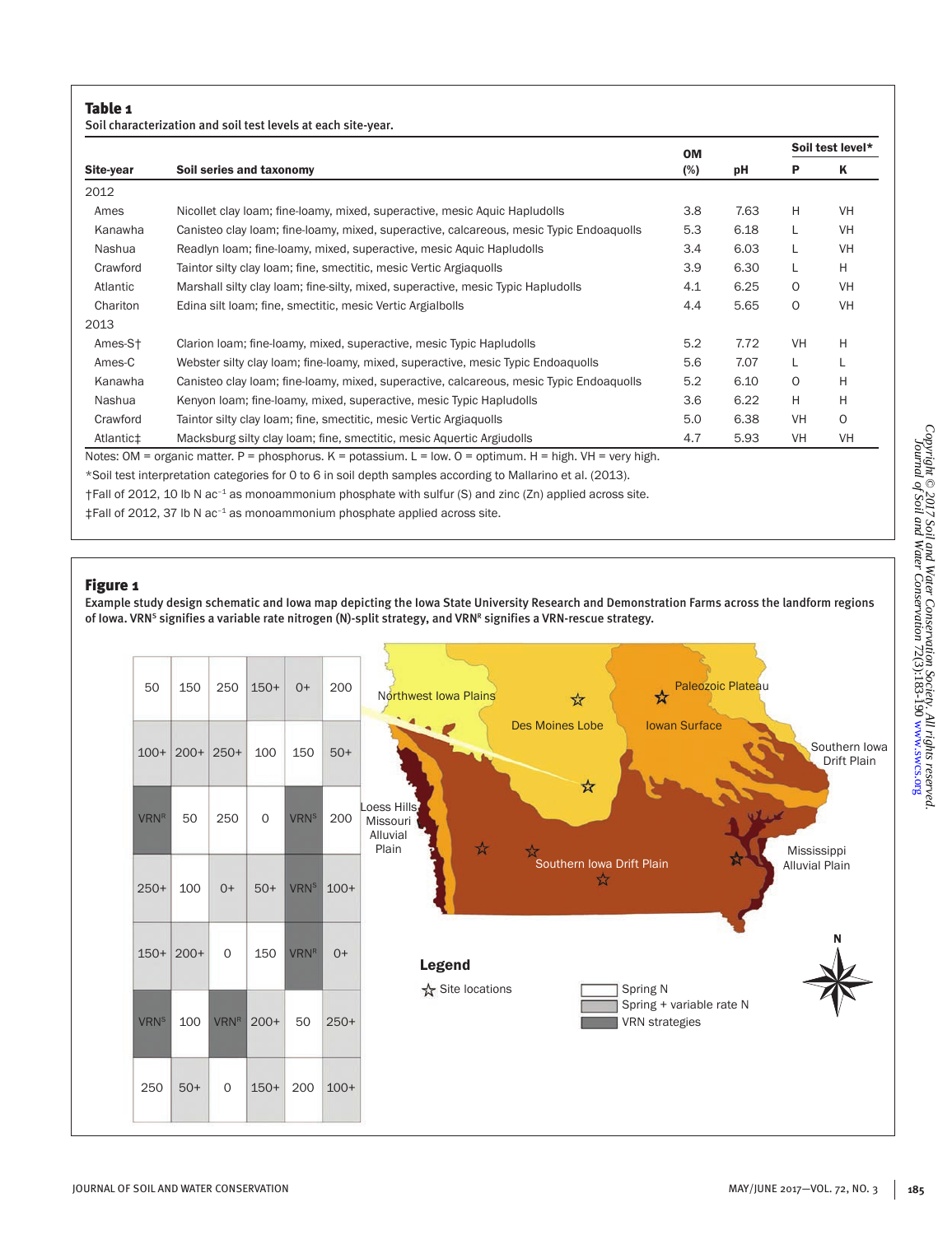#### Table 2

Agronomic information and dates of spring-nitrogen (N) and variable rate nitrogen (VRN) applications at each site-year.

|           |                  |                     | <b>Corn planting</b> |               |                     |                       |
|-----------|------------------|---------------------|----------------------|---------------|---------------------|-----------------------|
| Site-year | Crop<br>rotation | Date of<br>spring-N | <b>Date</b>          | <b>Hybrid</b> | <b>CRM</b><br>(day) | Date of<br><b>VRN</b> |
| 2012      |                  |                     |                      |               |                     |                       |
| Ames*     | CC               | May 10              | April 12             | DKC 62-97     | 112                 | June 25               |
| Kanawha   | SC               | April 4             | May 10               | P0448XR       | 104                 | June 26               |
| Nashua*   | SC               | April 3             | May 10               | DKC 55-09     | 105                 | July 5                |
| Crawford  | <b>SC</b>        | May 11              | May 10               | P 0528AM      | 105                 | July 1                |
| Atlantic  | CC               | May 14              | April 25             | DKC 63-42     | 113                 | June 28               |
| Chariton  | CС               | June 13             | May 15               | P 0135AM      | 113                 | July 3                |
| 2013      |                  |                     |                      |               |                     |                       |
| Ames-S    | <b>SC</b>        | June 13             | June 1               | A 6225        | 112                 | July 15               |
| Ames-C    | CC               | June 3              | May 16               | DKC 62-54     | 112                 | July 11               |
| Kanawha   | <b>SC</b>        | April 29            | May 13               | P 36V51       | 102                 | July 5                |
| Nashua    | <b>SC</b>        | May 1               | May 15               | P 0297XR      | 102                 | July 5                |
| Crawford  | <b>SC</b>        | June 5              | May 15               | DKC 61-89     | 111                 | July 8                |
| Atlantic* | SC               | June 12             | May 16               | P 1151AM      | 111                 | July 10               |

A = Agrigold hybrids. CRM = corn relative maturity. Seeding rate at all sites was approximately 35,000 seeds ac–1.

\*Nonresponsive site-years to spring-N fertilizer.

affected by summer drought conditions during the 2012 and 2013 growing seasons (table 3). In the period from April 2 to July 16 in 2012, the US Drought Monitor categories abnormally dry (D0), moderately dry (D1), and severe drought (D2) were present in four out of five Iowa counties where siteyears were located. From July 24 to August 21 (period after VRN application in 2012), D2 or extreme drought (D3) was present in all site-year counties. In 2013, drought conditions were still present but much more variable than in 2012. The Kanawha 2013 site-year county experienced the most drought conditions (D0 to D3 categories) during the period from April 2 to July 16. In other counties where site-years were located, there were approximately half the counties with no drought or in the D0 through D2 categories. Notably, the Crawford 2013 site-year county had essentially no drought during the April 2 to July 16 timeframe. In summer after VRN application (July 24 to August 21), Nashua 2013 site-year had no drought and a majority of the county was in the D0 category at Crawford and Kanawha 2013. Lastly, the counties for Ames-S, Ames-C, and Atlantic 2013 experienced the driest conditions with drought categories at the D0 to D1 levels. Overall, the VRN period in 2013 endured significantly less drought compared to 2012. Climate patterns (that produce low soil moisture and reduced plant water uptake) are closely linked to the N cycle, driving rate of N mineralization, denitrification, and N fertilizer use (Randall et al. 2008). In this study, dry soil conditions contributed in part to three site-years being nonresponsive to spring-N applied fertilizer (Ames and Nashua 2012 and Atlantic 2013), as well as reduced corn growth and development for site-years in the CC rotation (Ames 2012 and 2013 and Chariton 2012).

*Variable Rate Nitrogen Applied at the V10 Growth Stage.* The VRN rates in table 4 were applied during the V10 growth stage with the different spring-N fertilizer rates (0 to 280 kg N ha<sup>-1</sup> [0 to 250 lb N ac<sup>-1</sup>]) and for VRN<sup>S</sup> and VRN<sup>R</sup> strategies. The VRN application rate was influenced by spring-N rate; moreover, when less spring-N was applied, the more VRN was recommended. This trend also remained consistent when comparing the VRN<sup>S</sup> (decreased base spring-N rate equating to more VRN) and VRNR (increased base spring-N rate equating to less VRN) strategies. The SC rotation had less VRN recommended when compared to CC. However, when compared to the calculated EONR with spring application, 154 and 155 kg N  $ha^{-1}$  (138 and 139 lb  $N$  ac<sup>-1</sup>) for SC and CC, respectively, there was surplus VRN applied in both rotations. At the Kanawha 2012, Nashua 2012,

Crawford 2012 and 2013, and Atlantic 2013 site-years, the VRN<sup>S</sup> applied the least amount of N ( $\leq 5.6$  kg N ha<sup>-1</sup> [5 lb N ac<sup>-1</sup>]) beyond the spring base VRN<sup>s</sup> strategy application level (84 kg N ha<sup>-1</sup> [75 lb N ac<sup>-1</sup>] for SC). The VRN<sup>R</sup> with the spring base 168 kg N ha<sup>-1</sup> (150 lb N ac<sup>-1</sup>; SC site-years) and 224 kg N ha<sup>-1</sup> (200 lb N ac<sup>-1</sup>; CC site-years) rates applied excessive N at V10.

The applied VRN combined with spring-N rates were meant to target a season-long optimum N rate for a given site-year and crop rotation. Water stress can increase visible (VIS) and near-infrared (NIR) reflectance, and some reflectance indexes can be sensitive to physiological changes related to moisture stress in the plant. Major N deficiencies are easier to detect and quantify than minor N deficiencies; however, high corn leaf chlorophyll saturates reflectance values between 80% and 100% of recommended N levels (Fox and Walthall 2008). When no apparent N stress symptoms were present at the V10 corn growth stage across the site-years studied, the canopy sensor system applied too much VRN—a potential result of the issues mentioned above. In addition, use of the intended virtual reference approach of using the plots with the highest NDVI may have added to additional VRN fertilizer. Further research would be helpful to determine the most effective sensor referencing method. Virtual referencing does provide improved field spatial determination of adequate plant N areas, compared to fertilized reference areas. Virtual referencing also provides end-users a simpler method for referencing the sensor system.

*Grain Yield Response to Variable Rate Nitrogen.* The VRN effects on grain yield by site-year and crop rotation are presented in table 5. Statistically significant yield increase with VRN addition across spring-N rates occurred at Crawford 2012, Atlantic 2012, and Nashua 2013. This indicates the VRN rate with deficit spring-N (spring-N rates below the site EONR, especially the 0 and 56 kg N ha<sup>-1</sup> [50 lb N ac<sup>-1</sup>] rates) at these site-years was not fully utilized by corn when applied at the V10 growth stage, or did not fully recover from N deficiency. Sites that were nonresponsive with spring-N had VRN applied with all spring-N rates (table 4), but experienced no yield increase. At the other six site-years, there were no yield differences with VRN across spring-N rates,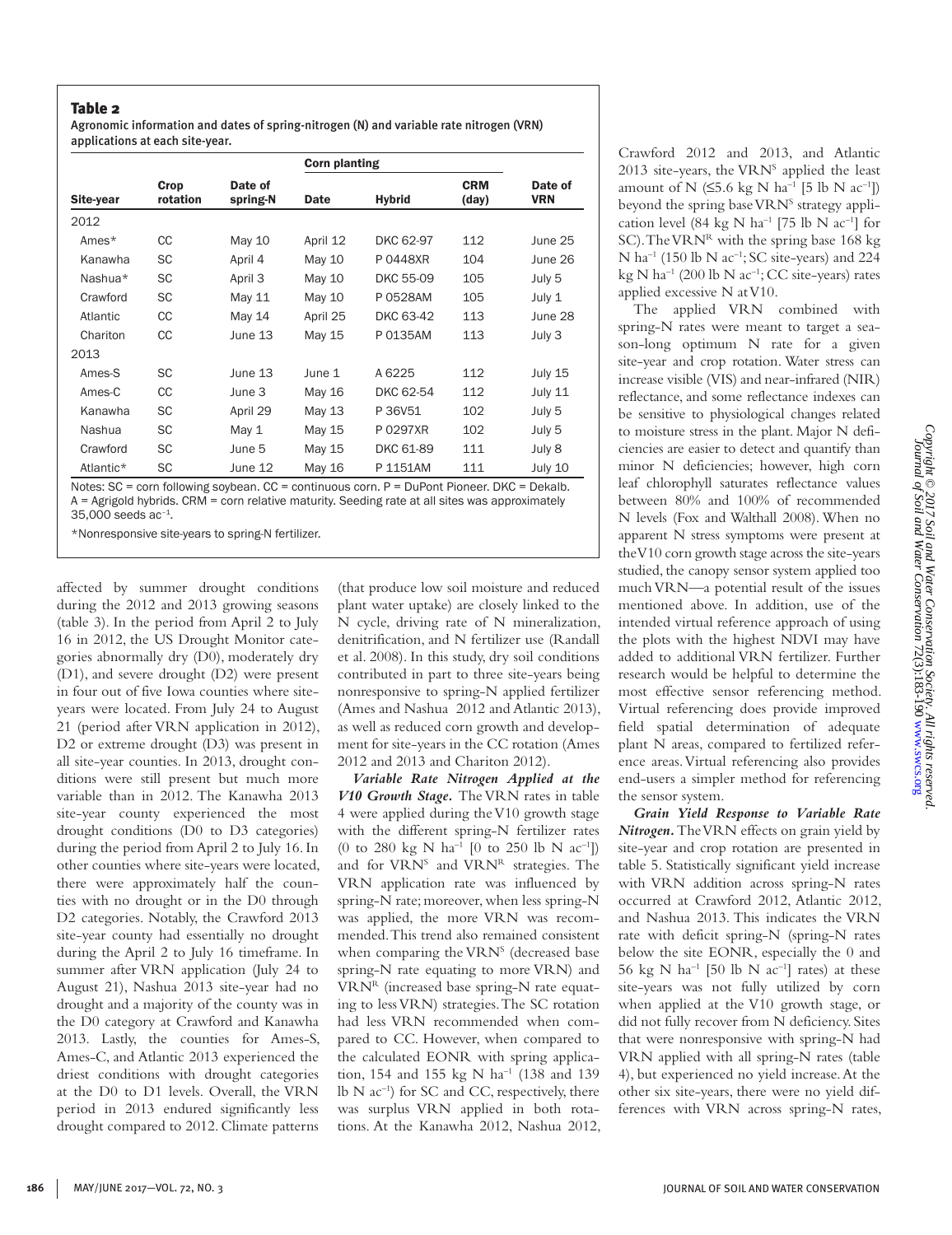### Table 3

Characterization of drought in Iowa counties during the period of corn planting and nitrogen (N) fertilizer application, and the period after variable rate nitrogen (VRN) application, US Drought Monitor (USDM) categories.

|                                                |             |                | Area of county in USDM category (%)                                     |                |                |                |                                                             |                |             |                |                |    |  |
|------------------------------------------------|-------------|----------------|-------------------------------------------------------------------------|----------------|----------------|----------------|-------------------------------------------------------------|----------------|-------------|----------------|----------------|----|--|
|                                                |             |                | Period from April 2 to July 16<br>(spring-N application, corn planting) |                |                |                | Period from July 24 to August 21<br>(after VRN application) |                |             |                |                |    |  |
| Site-year<br>2012<br>Ames<br>Kanawha<br>Nashua | <b>None</b> | D <sub>0</sub> | D1                                                                      | D <sub>2</sub> | D <sub>3</sub> | D <sub>4</sub> | <b>None</b>                                                 | D <sub>0</sub> | D1          | D <sub>2</sub> | D <sub>3</sub> | D4 |  |
|                                                |             |                |                                                                         |                |                |                |                                                             |                |             |                |                |    |  |
|                                                | 24          | 46             | 25                                                                      | 4              | $\circ$        | 0              | 0                                                           | 0              | $\mathbf 0$ | 40             | 60             | 0  |  |
|                                                | $\mathbf 0$ | 9              | 56                                                                      | 35             | $\Omega$       | 0              | 0                                                           | $\Omega$       | $\Omega$    | 71             | 29             | 0  |  |
|                                                | 35          | 53             | 6                                                                       | 6              | $\Omega$       | 0              | 0                                                           | 0              | 0           | 71             | 29             | 0  |  |
| Crawford                                       | 41          | 34             | 19                                                                      | 6              | 0              | 0              | 0                                                           | 0              | 0           | 79             | 21             | 0  |  |
| Atlantic                                       | 78          | 16             | 6                                                                       | $\circ$        | 0              | 0              | 0                                                           | 0              | $\Omega$    | 40             | 60             | 0  |  |
| Chariton                                       | 44          | 35             | 19                                                                      | $\overline{c}$ | 0              | $\circ$        | 0                                                           | 0              | 0           | 97             | 3              | 0  |  |
| 2013                                           |             |                |                                                                         |                |                |                |                                                             |                |             |                |                |    |  |
| Ames-S                                         | 63          | 19             | 6                                                                       | 12             | 0              | 0              | 0                                                           | 60             | 40          | 0              | $\circ$        | 0  |  |
| Ames-C                                         | 63          | 19             | 6                                                                       | 12             | 0              | 0              | 0                                                           | 60             | 40          | 0              | $\Omega$       | 0  |  |
| Kanawha                                        | 52          | 17             | 13                                                                      | 6              | 13             | 0              | 22                                                          | 78             | 0           | 0              | $\Omega$       | 0  |  |
| Nashua                                         | 81          | 6              | 13                                                                      | $\circ$        | 0              | 0              | 100                                                         | 0              | 0           | 0              | $\Omega$       | 0  |  |
| Crawford                                       | 96          | 4              | $\circ$                                                                 | $\mathbf 0$    | 0              | 0              | 12                                                          | 88             | $\mathbf 0$ | $\mathbf 0$    | $\Omega$       | 0  |  |
| Atlantic                                       | 46          | 16             | 21                                                                      | 16             | 0              | $\circ$        | 0                                                           | 40             | 60          | $\circ$        | $\Omega$       | 0  |  |

indicating the crop utilized VRN when applied at the V10 growth stage.

The yield response to VRN in the SC rotation revealed that at the zero spring N rate, VRN application did not adequately recover yield losses due to N deficiency that occurred prior to the V10 growth stage. However, corn yield at the 56 and 112 kg N ha<sup>-1</sup> (50 and 100 lb N ac<sup>-1</sup>) spring-N with VRN (SC rotation) were nearly equal to the calculated 10,723 kg ha<sup>-1</sup> (171 bu ac<sup>-1</sup>) EONR yield. The mean grain yield in CC was significantly lower compared to SC. In contrast to SC, VRN applied in CC with the zero spring-N rates resulted in yield equal to all other combinations of spring-N and VRN. The VRN rate at the zero spring-N rate of 232 kg N ha<sup>-1</sup> (207 lb N ac<sup>-1</sup>) was well above the mean CC EONR (76 kg N ha<sup>-1</sup> [68 lb N ac<sup>-1</sup>] greater). Although there were no significant VRN differences across spring-N rates (indicating response to the VRN), corn yield potential and demand for applied N was low in CC. The calculated EONR yield for CC was 6,396 kg ha<sup>-1</sup> (102 bu  $ac^{-1}$ ), compared to 5,268, 5,644, and 6,020 kg ha<sup>-1</sup> (84, 90, and 96 bu ac<sup>-1</sup>) from the spring-N plus VRN at 0, 56, and 112 kg N ha<sup>-1</sup> (0, 50, and 100 lb N ac<sup>-1</sup>), respectively. In general, there was yield response to VRN at spring-N rates below the mean optimum, but those yield increases came at an expense of higher (spring-N plus VRN) N applica-

## Table 4

Variable rate nitrogen (VRN) applied at V10 using a canopy sensor, by site-year and crop rotation.

|               |      | Mean VRN (Ib N $ac^{-1}$ ) |        |        |        |        |                         |                        |
|---------------|------|----------------------------|--------|--------|--------|--------|-------------------------|------------------------|
| Site-year     | $0+$ | $50+$                      | $100+$ | $150+$ | $200+$ | $250+$ | <b>VRN</b> <sup>s</sup> | <b>VRN<sup>R</sup></b> |
| 2012          |      |                            |        |        |        |        |                         |                        |
| Ames          | 218  | 110                        | 100    | 63     | 28     | 77     | 115                     | 62                     |
| Kanawha       | 112  | 73                         | 65     | 58     | 55     | 45     | 75                      | 57                     |
| Nashua        | 125  | 93                         | 82     | 78     | 75     | 77     | 78                      | 55                     |
| Crawford      | 148  | 87                         | 97     | 60     | 30     | 28     | 80                      | 57                     |
| Atlantic      | 212  | 137                        | 132    | 98     | 78     | 102    | 123                     | 52                     |
| Chariton      | 240  | 155                        | 117    | 93     | 117    | 92     | 121                     | 118                    |
| 2013          |      |                            |        |        |        |        |                         |                        |
| Ames-S        | 177  | 119                        | 123    | 150    | 136    | 143    | 137                     | 64                     |
| Ames-C        | 159  | 228                        | 137    | 117    | 119    | 109    | 145                     | 103                    |
| Kanawha       | 253  | 162                        | 72     | 81     | 85     | 52     | 126                     | 80                     |
| Nashua        | 270  | 207                        | 143    | 122    | 52     | 92     | 153                     | 104                    |
| Crawford      | 177  | 87                         | 27     | 65     | 72     | 27     | 75                      | 74                     |
| Atlantic      | 80   | 83                         | 83     | 79     | 74     | 76     | 77                      | 67                     |
| Crop Rotation |      |                            |        |        |        |        |                         |                        |
| Mean SC       | 168  | 114                        | 87     | 87     | 73     | 67     | 100                     | 70                     |
| Mean CC       | 207  | 158                        | 121    | 93     | 86     | 95     | 126                     | 84                     |

Notes:  $SC =$  corn after soybean.  $CC =$  continuous corn. VRN<sup>s</sup> = variable rate N-split strategy.  $VRN<sup>R</sup>$  = variable rate N-rescue strategy. Across site-year mean SC economic optimum N rate = 138 lb N ac<sup>-1</sup> and CC = 139 lb N ac<sup>-1</sup>.

tions. This indicates low efficiency of VRN use during this study.

*Agronomic Efficiency Response to Variable Rate Nitrogen.* The VRN effects on AE by site-year and crop rotation are presented in

table 6. The Crawford 2012 and 2013 and Nashua 2013 sites had the highest AE, with those site-years also showing an AE increase with VRN in addition to the low spring-N rates. For two of those site-years (Crawford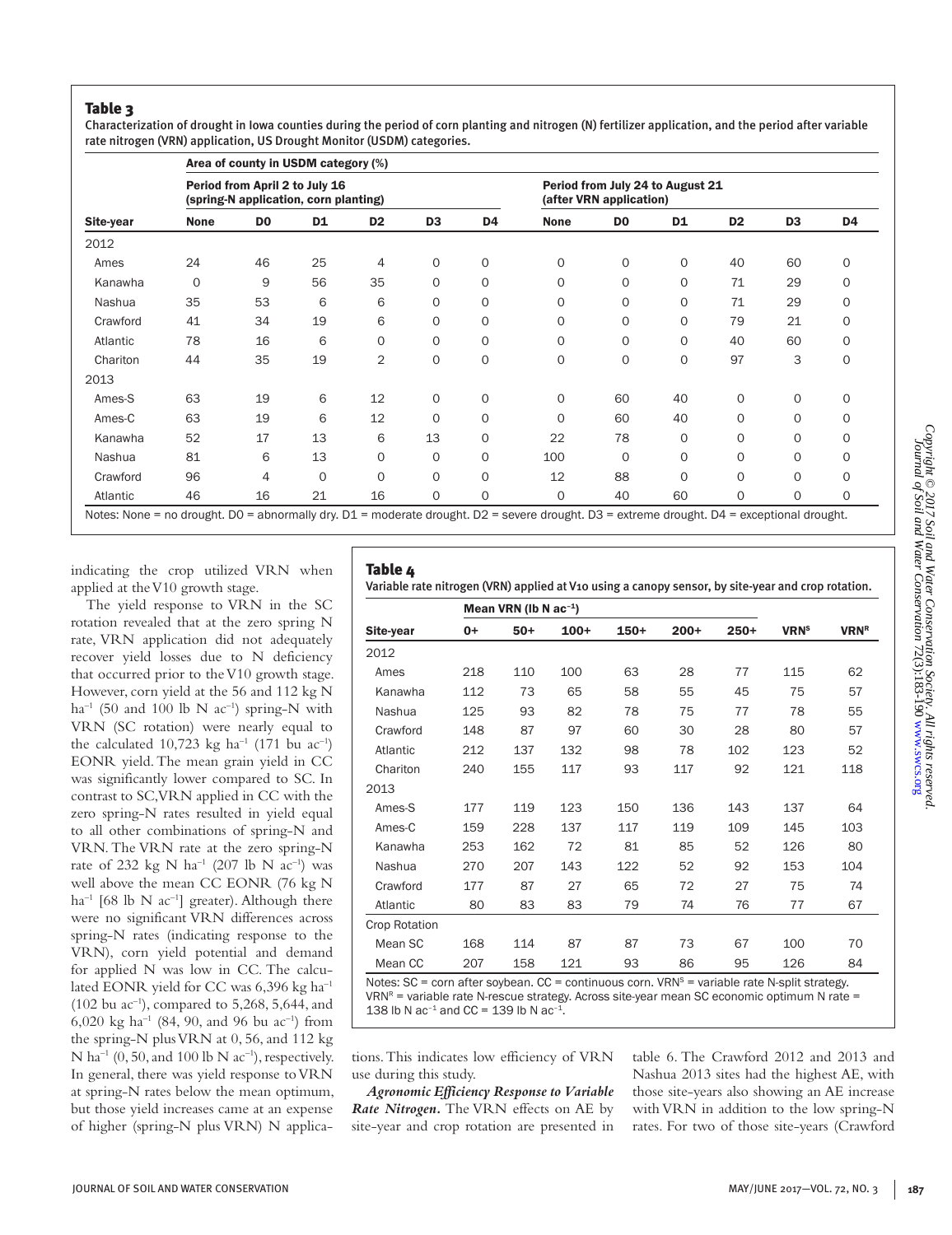Effects of variable rate nitrogen (VRN) (spring + VRN) management using a canopy sensor on grain yield, by site-year and crop rotation.

|               |                 | Grain yield (bu $ac^{-1}$ ) |        |                   |        |                   |                              |  |
|---------------|-----------------|-----------------------------|--------|-------------------|--------|-------------------|------------------------------|--|
| Site-year     | $0+$            | $50+$                       | $100+$ | $150+$            | $200+$ | $250+$            | <b>Statistics</b><br>(P > F) |  |
| 2012          |                 |                             |        |                   |        |                   |                              |  |
| Ames          | 123             | 117                         | 118    | 115               | 129    | 113               | 0.991                        |  |
| Kanawha       | 135             | 143                         | 130    | 146               | 135    | 128               | 0.642                        |  |
| Nashua        | 158             | 179                         | 174    | 165               | 167    | 160               | 0.532                        |  |
| Crawford      | 112c            | 147b                        | 160ba  | 154b              | 172a   | 169a              | < 0.001                      |  |
| Atlantic      | 74 <sub>b</sub> | 89 <sub>ba</sub>            | 102a   | 103a              | 106a   | 105a              | 0.060                        |  |
| Chariton      | 83              | 77                          | 81     | 81                | 99     | 87                | 0.419                        |  |
| 2013          |                 |                             |        |                   |        |                   |                              |  |
| Ames-S        | 169             | 176                         | 188    | 176               | 179    | 171               | 0.302                        |  |
| Ames-C        | 57              | 77                          | 84     | 95                | 97     | 104               | 0.495                        |  |
| Kanawha       | 168             | 169                         | 192    | 186               | 193    | 203               | 0.253                        |  |
| Nashua        | 200e            | 216d                        | 223dc  | 235 <sub>ba</sub> | 243a   | 230 <sub>bc</sub> | < 0.001                      |  |
| Crawford      | 119             | 141                         | 130    | 139               | 134    | 139               | 0.554                        |  |
| Atlantic      | 155             | 170                         | 164    | 157               | 167    | 164               | 0.804                        |  |
| Crop rotation |                 |                             |        |                   |        |                   |                              |  |
| Mean SC       | 152b            | 168a                        | 170a   | 170a              | 174a   | 170a              | < 0.001                      |  |
| Mean CC       | 84              | 90                          | 96     | 99                | 102    | 108               | 0.147                        |  |

Notes: SC = corn after soybean. CC = continuous corn. Across site-year mean SC grain yield at the spring-N economic optimum N rate = 171 bu ac<sup>-1</sup> and CC = 102 bu ac<sup>-1</sup>. Letters indicate significant differences within a row at the  $p \le 0.10$  level.

## Table 6

Effects of variable rate nitrogen (VRN) (spring + VRN) management using a canopy sensor on agronomic efficiency (AE), by site-year and crop rotation.

|               | $AE$ (bu Ib $N^{-1}$ ) |                    |                    |                    |                   |                    |                              |
|---------------|------------------------|--------------------|--------------------|--------------------|-------------------|--------------------|------------------------------|
| Site-year     | $0+$                   | $50+$              | $100+$             | $150+$             | $200+$            | 250+               | <b>Statistics</b><br>(P > F) |
| 2012          |                        |                    |                    |                    |                   |                    |                              |
| Ames          | 0.16                   | 0.22               | 0.17               | 0.11               | 0.19              | 0.07               | 0.912                        |
| Kanawha       | 0.19                   | 0.23               | 0.09               | 0.15               | 0.08              | 0.04               | 0.208                        |
| Nashua        | 0.09                   | 0.23               | 0.15               | 0.09               | 0.08              | 0.04               | 0.172                        |
| Crawford      | 0.28c                  | 0.58a              | 0.45 <sub>b</sub>  | 0.40 <sub>b</sub>  | 0.44 <sub>b</sub> | 0.35 <sub>bc</sub> | 0.010                        |
| Atlantic      | 0.07                   | 0.16               | 0.19               | 0.18               | 0.17              | 0.13               | 0.171                        |
| Chariton      | 0.22                   | 0.30               | 0.25               | 0.22               | 0.23              | 0.18               | 0.754                        |
| 2013          |                        |                    |                    |                    |                   |                    |                              |
| Ames-S        | 0.20                   | 0.47               | 0.27               | 0.15               | 0.14              | 0.10               | 0.374                        |
| Ames-C        | 0.09                   | 0.11               | 0.20               | 0.20               | 0.17              | 0.16               | 0.859                        |
| Kanawha       | 0.26                   | 0.32               | 0.55               | 0.36               | 0.31              | 0.34               | 0.352                        |
| Nashua        | 0.37c                  | 0.45 <sub>bc</sub> | 0.51ba             | 0.50 <sub>ba</sub> | 0.58a             | 0.39c              | 0.013                        |
| Crawford      | 0.18c                  | 0.40a              | 0.34 <sub>ba</sub> | 0.23 <sub>bc</sub> | 0.17c             | 0.18c              | 0.053                        |
| Atlantic      | 0.39                   | 0.23               | 0.11               | 0.06               | 0.08              | 0.06               | 0.611                        |
| Crop rotation |                        |                    |                    |                    |                   |                    |                              |
| Mean SC       | 0.25 <sub>bc</sub>     | 0.36a              | $0.31$ ba          | 0.24 <sub>bc</sub> | 0.23c             | 0.19c              | 0.001                        |
| Mean CC       | 0.14                   | 0.20               | 0.20               | 0.18               | 0.19              | 0.14               | 0.562                        |

Notes: SC = corn after soybean. CC = continuous corn. Across site-year mean AE for SC at the spring-N economic optimum N rate = 0.42 bu lb  $N^{-1}$  and  $CC = 0.33$  bu lb  $N^{-1}$ . Letters indicate significant differences within a row at the *p* ≤ 0.10 level.

2012 and Nashua 2013), this follows the grain yield response, but not for the Atlantic 2012 site-year. All other site-years had very low AE values with the VRN applications. Even with no spring-N, the AE was low for the VRN application. This indicates low N use efficiency with the VRN applications. Interestingly, the Nashua 2013 site-year had significantly higher VRN application, as well as a significantly higher grain yield compared to other site-years in the SC rotation.

Like yield response, the AE was significantly lower for the VRN applied in the SC rotation when no spring-N was applied. Also, the highest mean AE was with the 56 and 112 kg N ha<sup>-1</sup> (50 and 100 lb N ac<sup>-1</sup>) spring-N plus VRN application, and then AE decreased at higher N rates. In contrast, the AE for the mean SC EONR was 23.5 kg corn kg  $N^{-1}$  (0.42 bu corn lb  $N^{-1}$ ) with all N applied in spring, greater than any spring-N plus VRN application. There were no significant differences in AE across N rates for CC, the same as the yield response. The AE values in CC were all quite low (significantly lower compared to SC), representing low efficiency of N use with the VRN management. The AE for the mean CC EONR was 18.5 kg corn kg  $N^{-1}$  (0.33 bu corn lb  $N^{-1}$ ), greater than any spring-N plus VRN application. The low AE would also be a reflection of the low CC yields in the dry growing conditions. Agronomic efficiency can provide insights into effects of N timing on corn N use. Greatest AE is achieved through the lowest N fertilizer inputs coupled with the highest corn yield (Khosla et al. 2002). In our study, the highest AE was achieved with the spring-N application. Stress effects on canopy reflectance as detected by canopy sensors are only evident after chronic plant stress has occurred (Fox and Walthall 2008). Remote sensing for N management like all farming operations is susceptible to weather conditions (Scharf et al. 2002), which was the situation in this study related to the dry growing season conditions.

*Spring-Nitrogen and Variable Rate Nitrogen Strategy Comparison.* The effects of spring-N and the two VRN strategies (VRN<sup>S</sup> and VRN<sup>R</sup>) on grain yield and AE were made between site-years and crop rotation (table 7). The spring-N rates used for comparison (representative of recommended farmer applied rates) were 168 kg N ha<sup>-1</sup> (150 lb N ac–1) in SC and 224 kg N ha–1 (200 lb N ac–1) in CC. The spring-N base rate for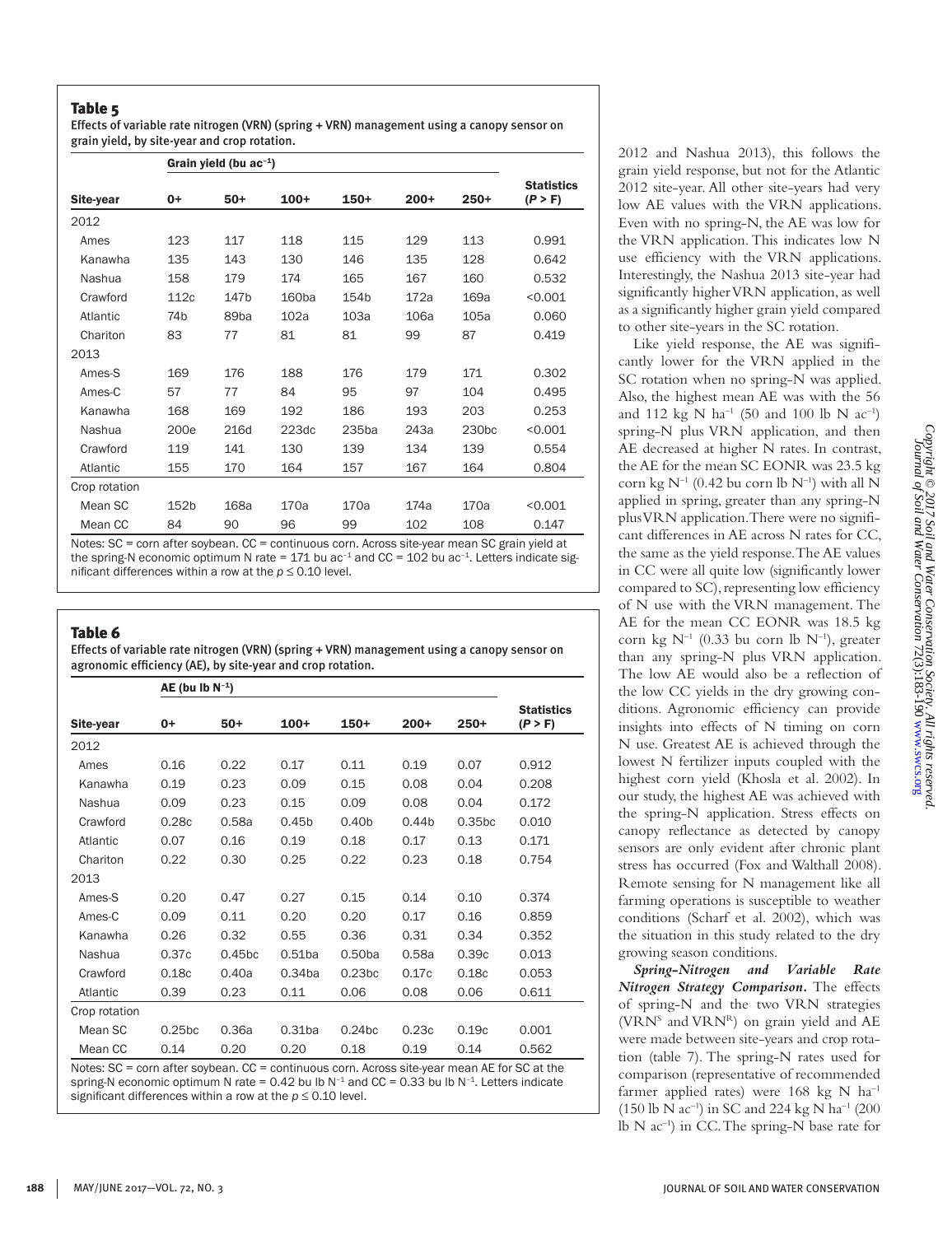Comparison of corn grain yield and agronomic efficiency (AE) from spring-nitrogen (N), a variable rate N-split (VRN<sup>S</sup>) strategy, and a VRN-rescue strategy (VRN $R$ ), by site-year and crop rotation.

|               | Grain yield (bu $ac^{-1}$ ) |                         |             | $AE$ (bu Ib $N^{-1}$ ) |                         |                        | Statistics $(P > F)$ |       |
|---------------|-----------------------------|-------------------------|-------------|------------------------|-------------------------|------------------------|----------------------|-------|
| Site-year     | <b>Spring N</b>             | <b>VRN</b> <sup>s</sup> | <b>VRNR</b> | <b>Spring N</b>        | <b>VRN</b> <sup>s</sup> | <b>VRN<sup>R</sup></b> | <b>Grain yield</b>   | AE    |
| 2012          |                             |                         |             |                        |                         |                        |                      |       |
| Ames          | 104                         | 96                      | 99          | 0.07                   | 0.03                    | 0.04                   | 0.791                | 0.744 |
| Kanawha       | 141                         | 143                     | 144         | 0.17                   | 0.19                    | 0.14                   | 0.954                | 0.720 |
| Nashua        | 159                         | 177                     | 171         | 0.08                   | 0.19                    | 0.12                   | 0.219                | 0.242 |
| Crawford      | 149                         | 160                     | 171         | 0.52                   | 0.58                    | 0.49                   | 0.205                | 0.573 |
| Atlantic      | 113                         | 105                     | 113         | 0.27                   | 0.21                    | 0.22                   | 0.384                | 0.354 |
| Chariton      | 72                          | 96                      | 85          | 0.21 <sub>b</sub>      | 0.31a                   | 0.18 <sub>b</sub>      | 0.128                | 0.063 |
| 2013          |                             |                         |             |                        |                         |                        |                      |       |
| Ames-S        | 182                         | 166                     | 172         | 0.32                   | 0.20                    | 0.18                   | 0.629                | 0.360 |
| Ames-C        | 88                          | 83                      | 88          | 0.21                   | 0.15                    | 0.14                   | 0.962                | 0.727 |
| Kanawha       | 197                         | 187                     | 196         | 0.61a                  | 0.41 <sub>b</sub>       | 0.40 <sub>b</sub>      | 0.697                | 0.020 |
| Nashua        | 211c                        | 224b                    | 236a        | 0.74a                  | 0.55 <sub>b</sub>       | 0.54 <sub>b</sub>      | 0.005                | 0.002 |
| Crawford      | 143                         | 140                     | 132         | 0.37                   | 0.34                    | 0.20                   | 0.818                | 0.373 |
| Atlantic      | 165                         | 174                     | 175         | 0.14                   | 0.20                    | 0.15                   | 0.794                | 0.853 |
| Crop rotation |                             |                         |             |                        |                         |                        |                      |       |
| Mean SC       | 168                         | 171                     | 175         | 0.37a                  | 0.33a                   | 0.28 <sub>b</sub>      | 0.389                | 0.012 |
| Mean CC       | 94                          | 95                      | 96          | 0.19                   | 0.17                    | 0.14                   | 0.951                | 0.304 |

orn after soybean. CC = continuous corn. Spring-N rates used for comparison was 150 lb N ac<sup>-1</sup> for SC and 200 lb N ac<sup>-1</sup> for CC. Letters indicate significant differences within a row at the  $p \le 0.10$  level.

the VRN<sup>R</sup> strategy was 168 kg N ha<sup>-1</sup> (150) lb N  $ac^{-1}$ ) in SC and 224 kg N  $ha^{-1}$  (200 lb N ac<sup>-1</sup>) in CC. The spring-N base rates for the VRN<sup>S</sup> strategy were 84 kg N ha<sup>-1</sup> (75 lb N  $ac^{-1}$ ) in SC and 112 kg N  $ha^{-1}$  (100 lb N  $ac^{-1}$ ) in CC. There was no minimum N rate for VRN<sup>R</sup>, but not less than 84 kg N ha<sup>-1</sup> (75 lb N  $ac^{-1}$ ) for SC or 112 kg N  $ha^{-1}$  (100 lb N ac<sup>-1</sup>) for CC with VRN<sup>S</sup>. Because the VRN<sup>S</sup> and VRNR rates were above the EONR for most site-years (one exception was the Nashua 2013 site-year where yield responded to the highest spring-N rate applied), the AE values would be reduced compared to an optimal N rate. Grain yield was statistically the same between the spring-N and the two VRN strategies at all site-years, except for Nashua 2013 where yield increased at spring-N rates greater than the 84 and 168 kg N ha<sup>-1</sup> (75 and 150 lb N ac<sup>-1</sup>) comparison rates. At that site-year, grain yield was significantly different across each VRN strategy and spring-N ( $\text{VRN}^R$  >  $\text{VRN}^S$  > spring-N), with overall corn yield quite high.

The across site-year mean grain yield for both rotations was the same for spring-N and the two VRN strategies. This indicates the base spring-N rate in both rotations was an adequate or nearly adequate rate to maximize yield, that more N applied with either VRN strategy was not needed (only needed at the Nashua 2013 site-year), or response

to the V10 growth stage VRN application was poor. Due to the dry growing conditions, a lower base spring-N rate for the VRN<sup>S</sup> and no requirement in the 84 kg N ha<sup>-1</sup> (75 lb N ac<sup>-1</sup>) for SC or 112 kg N ha<sup>-1</sup>  $(100$  lb N ac<sup>-1</sup>) for CC minimum application would have been appropriate. This approach would have minimized over-application and improved the chances for the VRN management to correctly address N deficiencies. Also, end-users need to gain confidence and be comfortable with a possible reduction in the total amount of N applied to a corn crop.

The AE was not different between the spring-N base rate and the VRN strategies except for three site-years. The greatest AE was achieved with the VRN<sup>S</sup> strategy at the Chariton 2012 site-year (despite low corn yields) and the base spring-N AE was greater than with either VRN strategy at the Kanawha and Nashua 2013 site-years. Most notably was the high AE at the Nashua 2013 site-year with the spring-N and VRN strategies, which was due to the base rate of 84 and 168 kg N ha<sup>-1</sup> (75 and 150 lb N ac<sup>-1</sup>) being well below the 280 kg N ha<sup>-1</sup> (250 lb N ac–1) rate where yield response was still occurring. The across site-year SC mean AE was statistically the same between spring-N and VRNS , and both were higher than the VRNR. The mean AE for CC was not different between the spring-N and VRN

strategies, and the values were low and much lower, respectively, than the SC rotation.

The VRN<sup>S</sup> and VRN<sup>R</sup> strategies were designed to demonstrate a simplified method of using canopy sensors for VRN management by either splitting or rescuing N with two application timings. Delgado et al. (2005) showed site-specific management zones had greater agronomic use efficiencies of N fertilizer use, even at higher N rates, where  $NO_3^-$  leaching was highest in the low productivity zones and lowest in high productivity zones. In this study, the designated base spring-N rates for each strategy and the requirement for a minimum V10 application rate for the VRN<sup>S</sup> strategy limited the potential benefit from variable rate decisions—partially due to the dry conditions experienced. Continuous corn yielded poorly due to the drought stress experienced in this study. Those conditions would also affect potential benefit from VRN applications due to poor synchronization between in-season applied N, crop N demand, and uptake under water stressed conditions.

#### Summary and Conclusions

Variable rate N management used in this study split N application so that a corn canopy sensing tool could account for site-year N variability. However, significant climatic factors (particularly drought conditions)